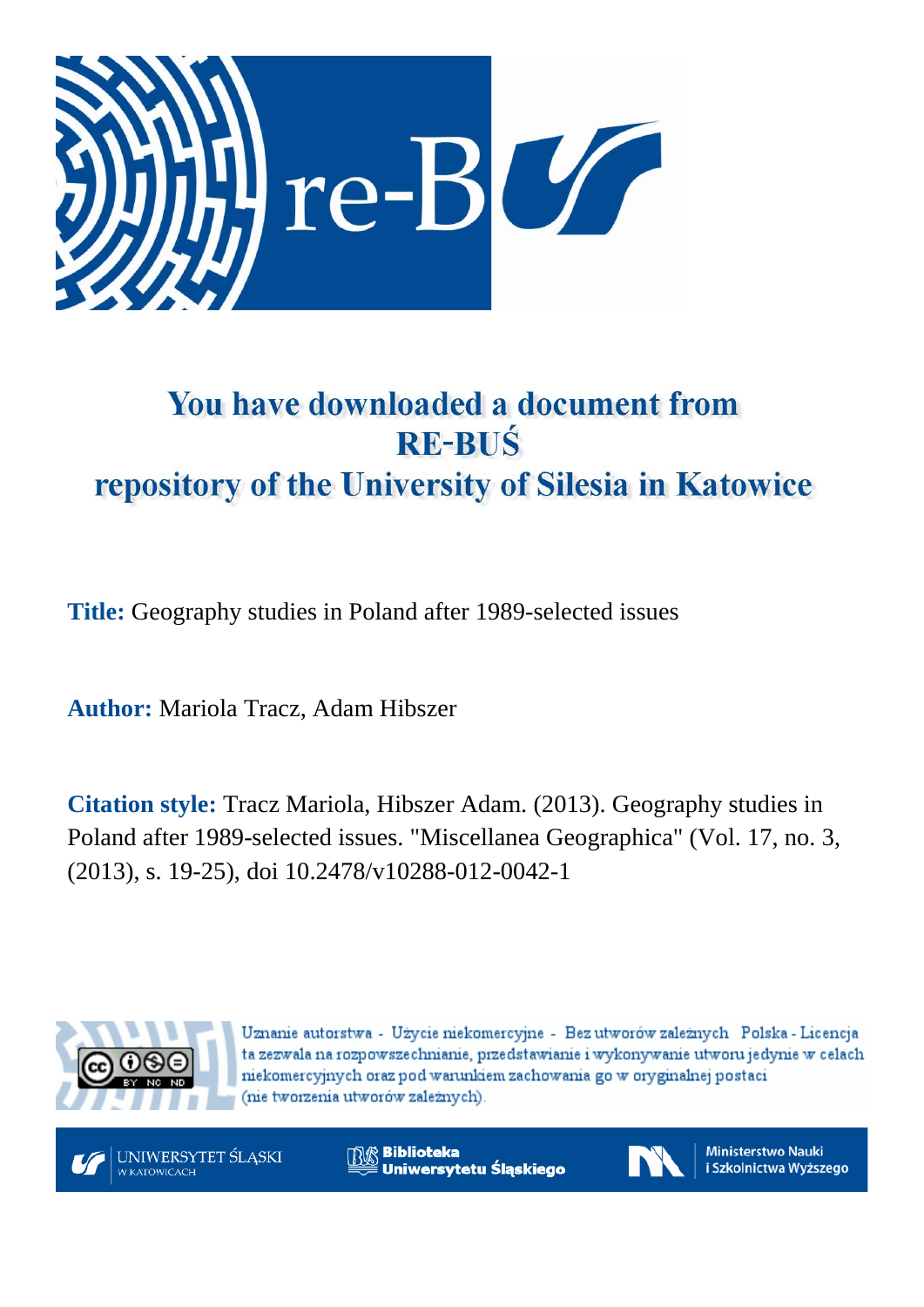

# **Geography studies** in Poland after 1989 — selected issues

#### **Abstract**

Changes in the position of geography as a field of education are examined in the context of the socio-political transition in Poland after 1989 and in relation to the changes in higher education. The influences of changes in higher education on the number of geography students in the years 1990–2009, the regional differentiation of interest in geography studies, and developments in staff and the organization of schools with geography programmes are analysed. In the years 1989/90–2008/09 the number of higher education schools offering geography programmes increased by one third. The range of programmes offered was widened with new specialisations

#### **Keywords**

geography studies • higher education institutions • number of students recruitment

© University of Warsaw – Faculty of Geography and Regional Studies

#### **Mariola Tracz1 Adam Hibszer2**

1 Institute of Geography, Pedagogical University of Cracow e-mail: mtracz@up.krakow.pl

2 Faculty of Earth Sciences, University of Silesia e-mail: adam.hibszer@us.edu.pl

Received:20 May 2013 Accepted: 1 August 2013

#### **Introduction**

Since 1989, the onset of political transition in Poland, we have observed multi-aspectual changes in the system of academic education. Political transformation became the impulse to modify laws on higher education and induce development of a network of higher education schools. The Law on Higher Education (1990) created the possibility for legal and natural persons to establish higher education institutions and it defined requirements for their organisation, including a creation of branches and advisory points. Thus the state monopoly for providing higher education was eliminated. Those changes induced rapid growth in the number of schools from 97 state schools of higher education in 1989 to 456 schools (including 325 private ones) in 2008 [\(Fig. 1\)](#page-2-0). Non-public (private) colleges were first founded in large urban centres such as Warszawa, Kraków, Poznań, Katowice etc., and later — which is typical of the Polish academic system — in cities with no university traditions.

The Law modification of 2005 has created a framework for particular degree courses and has specified educational standards and the minimum number of hours required for undergraduate (first-cycle or bachelor's) and postgraduate (second-cycle or master's) programmes. The State Accreditation Commission has been set up to evaluate the quality of academic training in a given field of education with respect to the requirements resulting from the educational standards and the Law on Higher Education. Substantial changes introduced by this act allowed for the establishment of higher vocational schools. New challenges were brought about by the implementation of the Lisbon Strategy and Bologna Declaration. In the 2007/2008 academic year, two-stage study programmes (3+2 years, undergraduate and postgraduate) were introduced for the majority of fields except law and medicine.

The main factors stimulating the quantitative development of higher education:

• a strong interest of young people in training at an academic level

• the growing importance of services and an increasing demand for highly qualified employees, resulting from the country's transition towards a market economy

• demographical factor: a high number of secondary school graduates born during the 1980-1986 baby boom

• adult learners, often forced to seek complementary training by the situation in the labour market

According to the Central Statistical Office the number of students in Poland increased from 378 400 in 1989/1990 to 1 927 762 in the academic year of 2008/2009. Such a fivefold increase in student number was also possible because of the legitimisation of tuition fees for non-stationary (extramural) studies at higher education state schools and for stationary (full-time courses) and non-stationary studies at institutions not administrated by the State.

# **Recruitment System for Schools of Higher Education in Poland**

Admission criteria are among the factors influencing the number of students. Between 1989 and 2005 admission procedures underwent essential changes due to the modification of legal regulations. Revised laws gave schools of tertiary education a larger freedom in setting their own entry requirements for a given course while a reform of the education system introduced external exams carried out by the Central Examination Board, established specifically for this purpose.

Until the 1990s admission criteria for geography studies were uniform at every academic centre offering this course. They included a written exam (essay on a selected topic or a test) and an oral exam in geography, a written exam in a modern foreign language and an oral exam in history (till the 1970s), and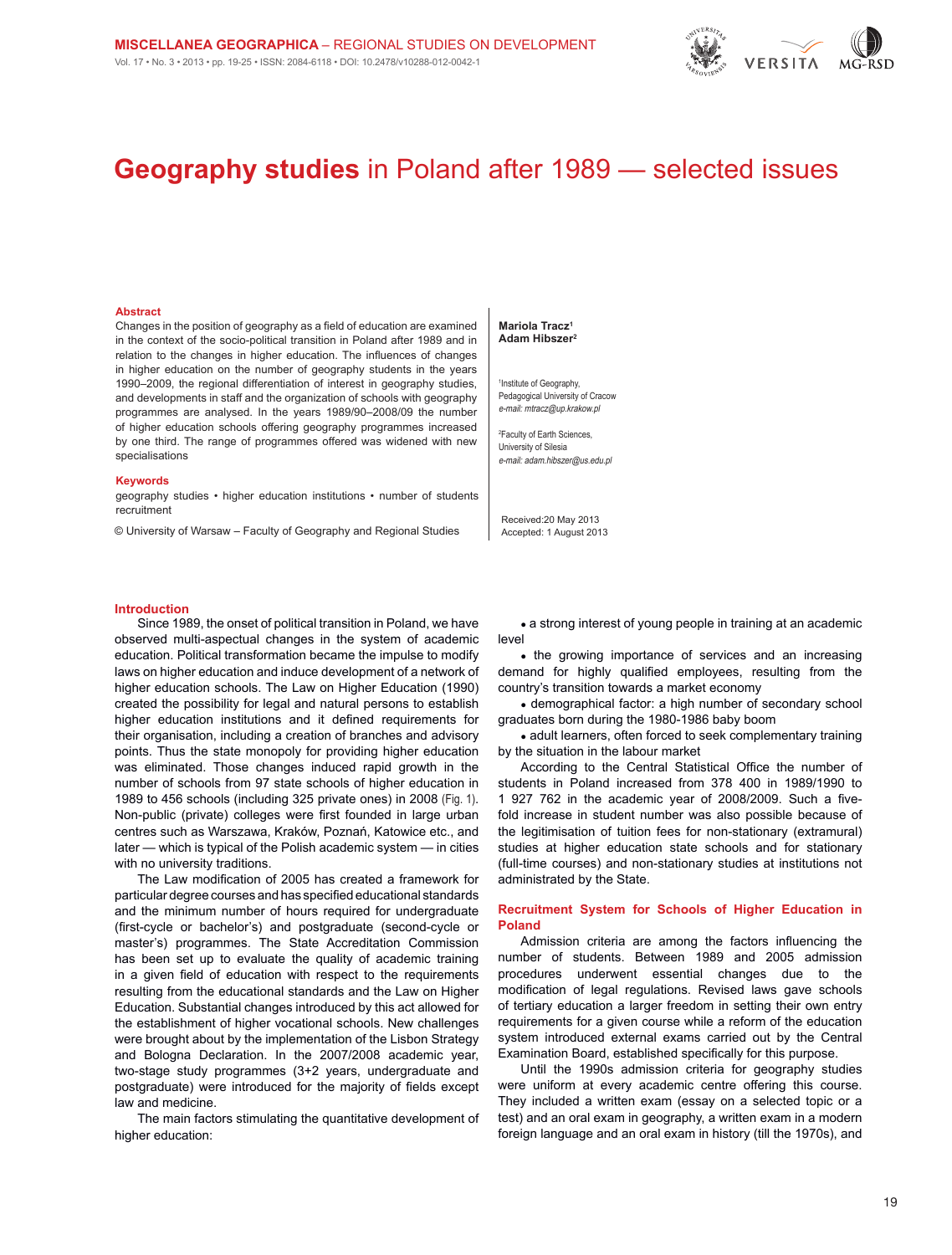later a mathematics exam. When new higher education schools appeared, especially when a very rapid growth in the number of non-public higher education schools was observed, entry requirements for geography studies were significantly liberalised.

Further qualitative changes to the recruitment procedures were introduced with the establishment of the Central Examination Board (CEB). Since its introduction in 2005, the results of the external *Matura* examination (secondary school final exam) conducted by the CEB have been the basis for admission. Only some higher education schools (e.g., academies of physical education, faculties of architecture etc.) which require the testing of skills essential for the studies hold competence exams. Higher education schools (universities, academies and others) are obliged to publish a prospectus describing the entry requirements for all the offered programmes so that by December secondary school students are able to decide on both the subjects and the levels for their *Matura* exams. Candidates can apply to three institutions of tertiary education, and recruitment commissions select successful applicants based on the results of the *Matura* examination. An analysis of the prospectuses from several schools has shown that the extended geography *Matura* exam score was the most common admission criterion for a geography course.

<span id="page-2-0"></span>

*Fig. 1. Changes in the number of higher education schools in the years 1989*–*2008*

*Source: Statistical Yearbook of Poland (2009)*

# **Research Methodology and Data Sources**

An analysis of the development of geography studies in the system of higher education in Poland after 1989 undertaken in this study focuses on the influence of socio-political transformations and challenges resulting from the changes in the labour market on the position of geography as a field of education. The analysis included the quantitative and qualitative development of higher education schools offering geography programmes and the number of people studying geography against a background of the total number of students in Poland in the years 1989–2009. Significant changes in higher education in Poland occurred during this period (e.g., a clear increase in the number of universities and the number of students). The popularity of geography studies with reference to the 20 most popular courses in the country was analysed.

The analysis was based on statistical data provided by the Central Statistical Office concerning the number of higher education institutions, number of students by form of study and groups of fields of education. The essential source of information was the Polish Science Directory, published since 1990. Materials of the Ministry of Science and Higher Education (MSHE), published since 2002 in the form of a "Report", were also used. Detailed information on the number of geography students and the programmes offered was obtained in the form of a questionnaire directly from higher education institutions offering geography studies, since this kind of specific data is not available in the published statistical records. Unfortunately, it was not possible for the authors to determine the number of students in 1990 because the majority of higher education schools did not keep such data, and information on the number of geography students at private schools was also not available.

#### **Development of Centres Offering Geography Programmes**

In Poland, geography as an academic discipline has a history dating back to the mid-19th century, when in 1849 the first chair of geography was established at the Jagiellonian University in Kraków. The development of university geography continued when Poland regained independence in 1918. Geography departments functioned in each of the five universities (Warszawa, Kraków, Lwów, Poznań and Wilno). Just after the war ten higher education schools offered geography studies (universities in Warszawa, Kraków, Lublin, Wrocław, Łódź, Poznań and Toruń and teacher training colleges in Gdańsk and Kraków). Geography studies were keenly chosen by young people, which was reflected in the growing number of schools offering geography programmes [\(Tab. 1\)](#page-2-1). This interest was a response to the demand for geography teachers, especially at the level of primary and secondary education which lacked a qualified teaching staff. Therefore, higher education institutions of such a training profile were established.

After 1989, further development of units offering geography studies took place. Geography departments were opened at the University of Szczecin (1990) and in the Higher Pedagogical School in Bydgoszcz (1995). As a result of the development of research staff at the end of the 1970s, teacher training colleges

<span id="page-2-1"></span>

| Years                                            | Type of schools      |                                    |                                |           |                      |  |  |  |  |  |
|--------------------------------------------------|----------------------|------------------------------------|--------------------------------|-----------|----------------------|--|--|--|--|--|
|                                                  | <b>Universities</b>  | Teacher<br><b>Training College</b> | Other<br><b>Higher Schools</b> | Academies | Total                |  |  |  |  |  |
| 1946-1949<br>1950-1959<br>1960-1969<br>1970-1989 | 8                    |                                    |                                |           | 10<br>12<br>12       |  |  |  |  |  |
| 1990-1994<br>1995-1999<br>2000-2004<br>2005-2009 | 10<br>10<br>10<br>13 |                                    |                                |           | 13<br>14<br>14<br>14 |  |  |  |  |  |

*Source: Statistical Yearbook of Poland, (1960, 1980, 1990, 2000, 2009)*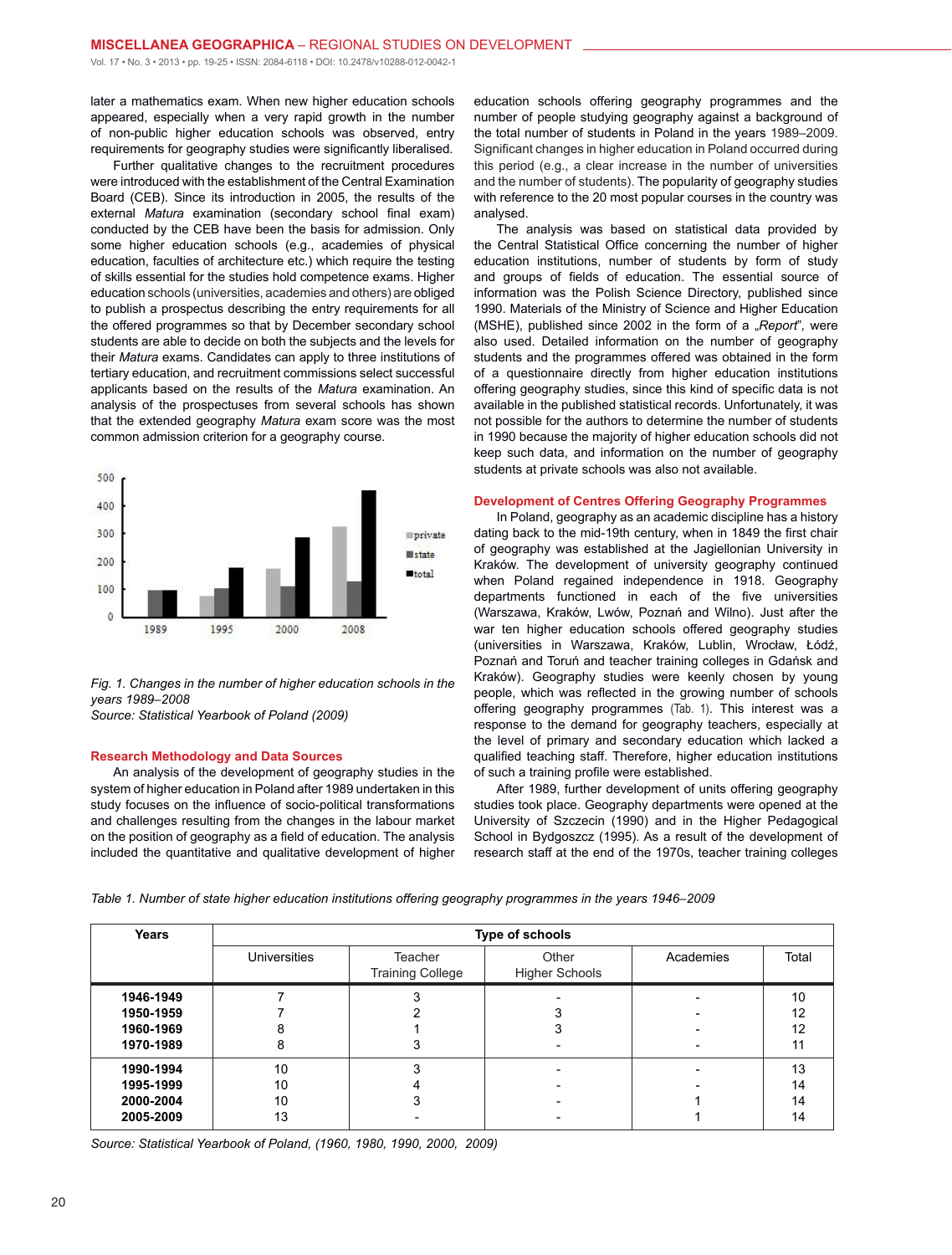<span id="page-3-0"></span>

*Fig. 2. Academic centres offering geography programmes in Poland in 1989*

were transformed into academies (Kraków, Kielce, Słupsk, Bydgoszcz), and later the majority of them obtained university status (Bydgoszcz, Kielce, Kraków) [\(Tab. 1](#page-2-1), [Fig. 2](#page-3-0), [Fig. 3](#page-3-1)).

Geography programmes were opened only in two out of the 325 non-public schools, i.e. at the University of Economy in Bydgoszcz (2004) and in the Family Alliance Institute of Higher Education in Warszawa (1997). In the period analysed in both higher education schools (of a college nature) geography training was carried out at the bachelor's degree level. During the last 20 years of transformation the number of higher education institutions with geography studies increased by 33% from 12 to 16 centres. Typically, schools offering geography programmes are located in large cities, i.e. traditional academic centres.

The period of system transformation forced schools training geographers to frequently modify their offer of geography studies. Although geography as a subject is popular with secondary school students, i.e. potential candidates for geography studies, there is strong competition due to higher schools of economics (Tracz 2011). To counteract the "outflow" of candidates towards other fields of education, geography schools started new and presumably more attractive programmes or new specialisations within the existing ones: *Tourism and recreation*, *Spatial economy,* or *Environmental engineering* [\(Tab. 2\)](#page-4-0). The main task of these activities is to prevent students from perceiving geography studies as a "ticket to a job" in low-paid occupations or simply as studies which do not help one find future employment.

### **Dynamics of Growth in the Number of Geography Students against a Background of the total Number of Students and the most popular Fields of Education**

Geography studies in Poland aim at providing students with knowledge and skills from a wide range of geographical sciences. Therefore, a question arises: how was the popularity of geography studies shaped against a background of other fields of education (courses) in Poland?

Analyses of the Reports by the Ministry (2002/2003, 2003/2004, 2008/09) indicate that geography had systematically weakened in its position in the ranking of the most popular courses [\(Tab. 3\)](#page-5-0). This tendency is also confirmed by the decrease in the average number of candidates per place applying for geography studies, which amounted to 7.8 persons in 2005, 6.7 in 2006, and only 5.0 persons in 2008.

<span id="page-3-1"></span>

*Fig. 3. Academic centres offering geography programmes in Poland in 2009*

The period of significant growth in the total number of students in Poland was also marked by changes in the number of geography students. Changes in the number of students in the years 1990–2009 were investigated only in the system of state schools of higher education due to a lack of complete information from non-public institutions. In the years 1995–2000 the number of students increased from 8059 to 11237. The number of geography students attending extramural studies grew at a greater rate (by about 159%) than the number of full-time students (by 132%) (Czyż, 2002). When compared to the indices of growth of the total number of students (199.9%), the index of growth of geography students amounted to 139% [\(Tab. 4\)](#page-5-1). One should emphasize that in the years 1990–2000 geography studies were only available at public higher education schools. In the period 2000–2005 the number of geography students at public higher education schools was stable, remaining at a level of 11200 people, whereas the index of growth of the total number of students amounted to 123%. In 2009 their number was almost the same as in 1995, but their percentage in the total number of students was two times smaller [\(Tab. 4\)](#page-5-1). The decrease in the number of geography students was largely influenced by the opening of new courses related to geography: Tourism and recreation, European studies, Environmental protection, and Spatial economy. This process is reflected in the recent decrease in the number of students of geography. Despite the continuous strong interest of young people in the choice of geography for the *Matura* exam in the years 2005–2008 (Groenwald et al., 2008, Tracz 2008), the number of students of geography in Poland has remained unchanged [\(Tab. 4\)](#page-5-1).

Regional variety of interest in geography studies, reflected in the number of geography students at particular higher education institutions is also observed. In the years 1995–2005 all higher education schools training geographers at full-time studies noted an increase in their number [\(Tab. 5](#page-6-0), [Fig. 4\)](#page-6-1).

Between 1995 and 2000 the largest number of geography students studied at the University of Silesia in Sosnowiec (over 50% at non-stationary programmes) [\(Fig. 4\)](#page-6-1). In the years 1995–2000 the largest indices of growth in the number of students typified the University of Gdańsk and the University of Warsaw [\(Tab. 5\)](#page-6-0). A decrease in the number of students at the Adam Mickiewicz University in Poznań resulted from the fact that other competitive new fields of education such as geology were offered within the same faculty (Czyż, 2002). In the 2005/06 academic year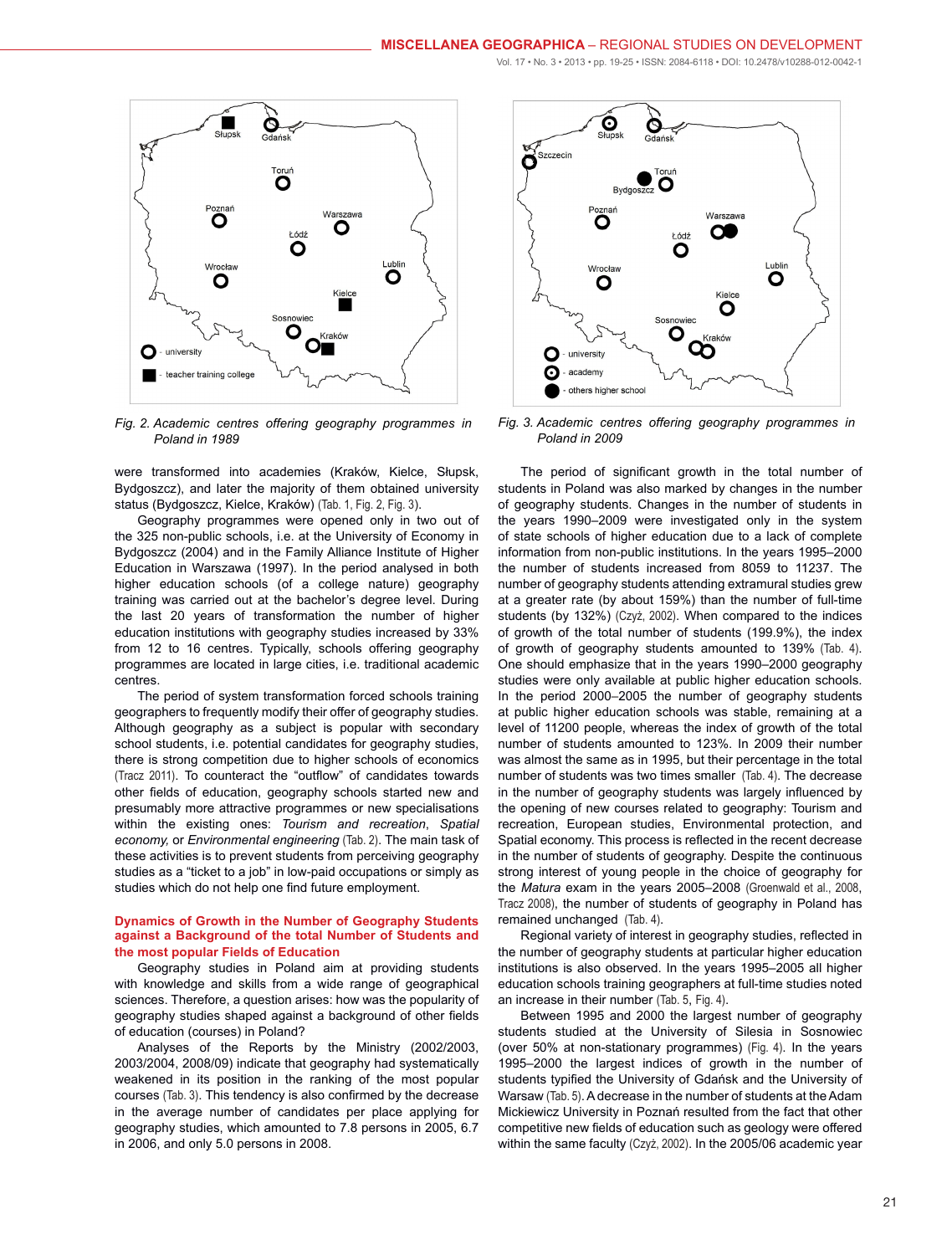<span id="page-4-0"></span>*Table 2. Position of units conducting geography studies in higher education institutions, fields of education and the number of academic staff in the years 1989*–*2009*

|                                                                                  |                          | <b>Position of</b><br>geography in the<br>school structure |                          | <b>Fields of</b><br>education  | <b>Academic staff</b>    |                |                           |                |                          |         |                                      |
|----------------------------------------------------------------------------------|--------------------------|------------------------------------------------------------|--------------------------|--------------------------------|--------------------------|----------------|---------------------------|----------------|--------------------------|---------|--------------------------------------|
| <b>Higher education</b><br>institutions and<br>location                          | 1989                     | 2009                                                       | 1989                     | 2009                           | <b>Professor</b>         |                | Ass.<br><b>Professors</b> |                | <b>Doctors</b>           |         | <b>Students</b><br>per one<br>worker |
|                                                                                  |                          |                                                            |                          |                                | 1989                     | 2009           | 1989                      | 2009           | 1989                     | 2009    | 2009                                 |
| Pomerania<br><b>Pedagogical Academy</b><br>in Słupsk (PPA)                       | GD                       | IG                                                         | <b>GEO</b>               | <b>GEO</b>                     | $\overline{7}$           | $\mathbf{1}$   |                           | 6              | 10                       | 21      | 16,2                                 |
| <b>Adam Mickiewicz</b><br>University in Poznań<br>(AMU)                          | IG                       | FG&GS                                                      | <b>GEO</b>               | GEO                            | 19                       | 10             | $\overline{a}$            | 13             | 32                       | 48      | 3,7                                  |
| <b>University of Gdańsk</b><br>(UG)                                              | IG                       | <b>FOG</b>                                                 | <b>GEO</b>               | GEO                            | 12                       | 3              | $\overline{\phantom{0}}$  | 10             | 27                       | 36      | 12,7                                 |
| Jan Kochanowski<br><b>University in Kielce</b><br>(JKU)                          | IG                       | IG                                                         | <b>GEO</b>               | GEO                            | 8                        | 3              | $\overline{a}$            | 4              | 12                       | 17      | 20,5                                 |
| Jagiellonian University<br>in Kraków (UJ)                                        | IG                       | IG&SE                                                      | <b>GEO</b>               | GEO<br>SE&RD                   | 10                       | 10             | 2                         | 8              | 20                       | 29      | 8,5                                  |
| Kazimierz Wielki<br><b>University in</b><br>Bydgoszcz (KWU)                      | $\qquad \qquad -$        | IG                                                         | $\overline{a}$           | GEO                            | $\overline{\phantom{a}}$ | $\mathbf{1}$   | $\overline{a}$            | 5              | $\qquad \qquad -$        | 10      | 18,4                                 |
| University of Łódź<br>(UŁ)                                                       | IG                       | FG                                                         | <b>GEO</b>               | GEO<br><b>SE</b><br><b>TUR</b> | 14                       | $\overline{7}$ | $\mathbf{1}$              | 11             | 31                       | 43      | 10,8                                 |
| <b>Maria Curie-</b><br><b>Skłodowska University</b><br>in Lublin (UMCS)          | <b>IES</b>               | FES                                                        | <b>GEO</b>               | GEO                            | 17                       | $\overline{7}$ | $\overline{\phantom{0}}$  | 11             | 39                       | 48      | 5,5                                  |
| <b>Nicolas Copernicus</b><br>University in Toruń<br>(NCU)                        | IG                       | IG                                                         | GEO                      | GEO                            | 8                        | 6              | $\overline{a}$            | 10             | 13                       | 33      | 9,8                                  |
| Pedagogical<br><b>University of Cracow</b><br>(PUC)                              | IG                       | IG                                                         | GEO                      | GEO<br><b>TUR</b>              | 4                        | $\overline{2}$ | $\overline{4}$            | 13             | 12                       | 22      | 13,4                                 |
| <b>University of Silesia</b><br>in Sosnowiec (US)                                | <b>FES</b>               | <b>FES</b>                                                 | GEO                      | GEO                            | 5                        | $\overline{4}$ | $\overline{\phantom{0}}$  | 10             | 21                       | 47      | 7,6                                  |
| <b>University of Warsaw</b><br>(UW)                                              | FG&<br><b>RS</b>         | FG&RS                                                      | <b>GEO</b>               | GEO<br><b>SE</b>               |                          | 13             | 16                        | 22             |                          | 48      | 6,2                                  |
| <b>University of Wrocław</b><br>(UWr)                                            | IG                       | IG&RD                                                      | GEO                      | GEO                            | 11                       | 3              | $\overline{\phantom{0}}$  | 5              | 29                       | 23      | 15,6                                 |
| University of Szczecin<br>(USz)                                                  | $\overline{\phantom{m}}$ | <b>IMS</b>                                                 | $\overline{\phantom{a}}$ | GEO                            | $\overline{\phantom{a}}$ | 8              | $\overline{\phantom{0}}$  | $\overline{4}$ | $\overline{\phantom{a}}$ | 23      | no data                              |
| <b>Family Alliance</b><br>Institute of Higher<br><b>Education in</b><br>Warszawa | $\overline{\phantom{0}}$ | FG                                                         | $\overline{\phantom{0}}$ | GEO                            | $\overline{\phantom{a}}$ | no<br>data     | $\overline{a}$            | no<br>data     | $\overline{\phantom{m}}$ | no data |                                      |
| <b>University of Economy</b><br>in Bydgoszcz (UE)                                | $\overline{\phantom{0}}$ | IG&SE                                                      | $\overline{\phantom{a}}$ | GEO                            | 6                        |                | $\overline{2}$            | 5              |                          |         | no data                              |

*Explanations: FES – Faculty of Earth Sciences, FG – Faculty of Geography, FG&GS – Faculty of Geographical and Geological Sciences, FG&RS – Faculty of Geography and Regional Studies, FOG – Faculty of Oceanography and Geography, GD – Geography Department, IES – Institute of Earth Sciences, IG – Institute of Geography, IG&RD – Institute of Geography and Regional Development, IG&SE – Institute of Geography and Spatial Economy, IMS – Institute of Marine Science; GEO – geography, SE – spatial economy, SE&RD – spatial economy and regional development, TUR – tourism and recreation.*

*Source: Polish Science Directory 1989/90, 2009), Directory of Polish Geography (2006)*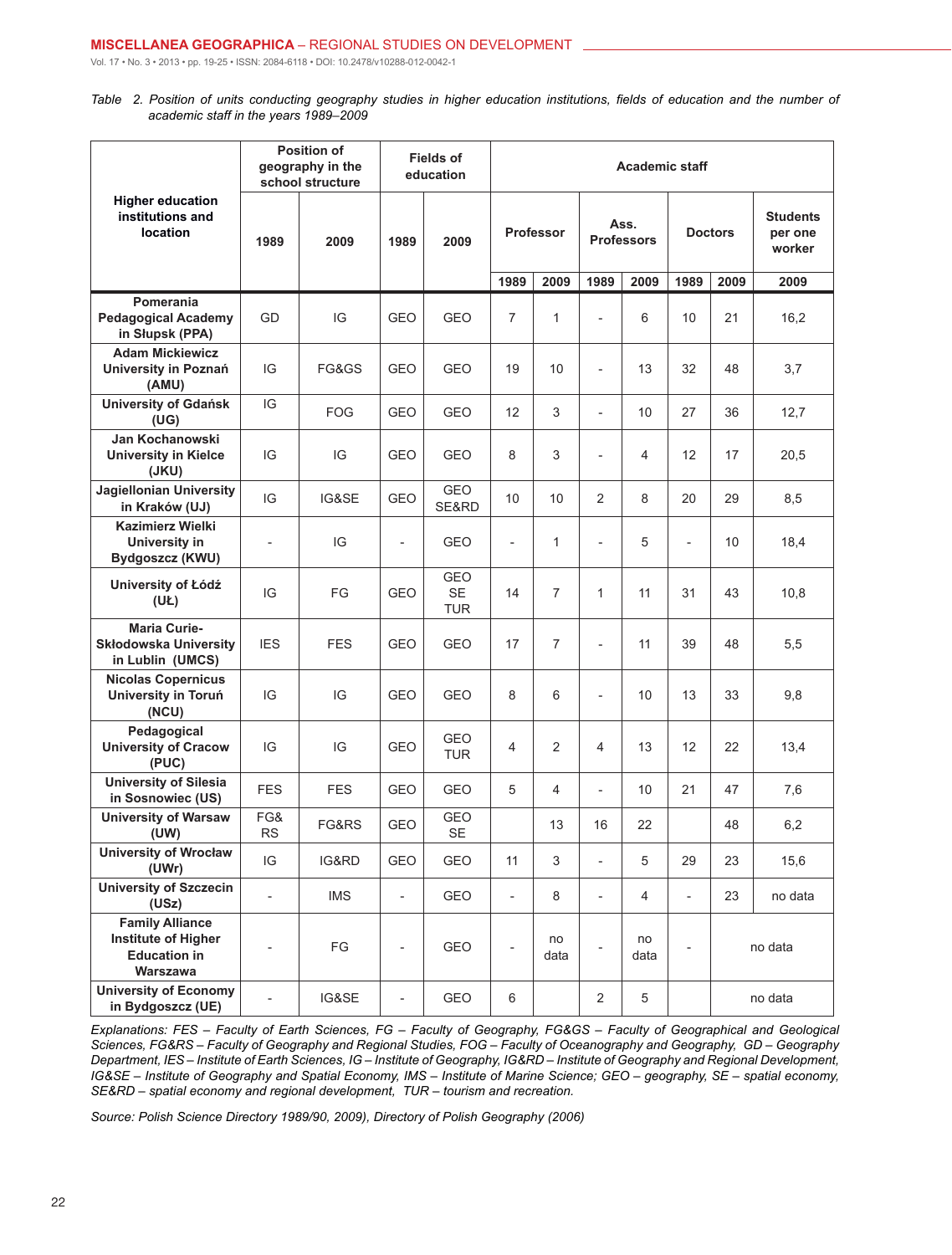|                             | <b>Years</b>             |                              |         |                          |         |                |  |  |  |  |  |
|-----------------------------|--------------------------|------------------------------|---------|--------------------------|---------|----------------|--|--|--|--|--|
| Course                      | 2001/02                  | Rank                         | 2003/04 | Rank                     | 2008/09 | Rank           |  |  |  |  |  |
| Pedagogy                    | 35 864                   | 1                            | 35 340  | $\mathbf{1}$             | 32 019  | $\overline{2}$ |  |  |  |  |  |
| Informatics                 | 29 24 8                  | $\overline{2}$               | 24 700  | 5                        | 18 890  | 7              |  |  |  |  |  |
| Management                  | 26 082                   | 3                            | 24 900  | $\overline{4}$           | 34 706  | $\mathbf{1}$   |  |  |  |  |  |
| Law                         | 23 231                   | $\overline{4}$               | 31 052  | 2                        | 27 471  | 3              |  |  |  |  |  |
| Economy                     | 17 774                   | 5                            | 30 700  | 3                        | 23 278  | 4              |  |  |  |  |  |
| Environmental<br>protection | 11 4 63                  | 14                           | 11 200  | 15                       | 11 344  | 16             |  |  |  |  |  |
| Biology                     | 9449                     | 18                           | 7982    | 29                       | no data | no data        |  |  |  |  |  |
| Geography                   | 8 6 2 9                  | 20                           | 7745    | 30                       | $\star$ | $\star$        |  |  |  |  |  |
| Tourism and<br>recreation   | no data                  | $\qquad \qquad \blacksquare$ | 10 300  | 17                       | 16 746  | 9              |  |  |  |  |  |
| European studies            | $\overline{\phantom{0}}$ | $\overline{\phantom{a}}$     | no data | $\overline{\phantom{a}}$ | 10 667  | 18             |  |  |  |  |  |

<span id="page-5-0"></span>*Table 3. Number of candidates for geography studies against the background of the most popular fields of education*

*\* below 30rd the most popular courses*

*Note: Calculated on the basis of data in the Report of MNiSW (Raport…) on the 2002/2003, 2003/2004, and 2008/2009 recruitment rounds*

*Source: www.nauka.gov.pl*

<span id="page-5-1"></span>*Table 4. Number of geography students against the total student number in the years 1995*–*2009*

| <b>Specification</b>                |                 |         | Index of<br>change |                  |                |                |           |
|-------------------------------------|-----------------|---------|--------------------|------------------|----------------|----------------|-----------|
|                                     |                 | 1995    | 1999               | 2000             | 2005           | 2009           | 1995-2009 |
| <b>Total number of</b><br>students* | persons<br>$\%$ | 378 400 | 789440<br>100      | 1 578 241<br>100 | 953 832<br>100 | 1927000<br>100 | 244<br>x  |
| <b>Geography students</b>           | persons<br>$\%$ | no data | 8059<br>1,02       | 11 237<br>0,71   | 11324<br>0,58  | 7999<br>0,41   | 99,2<br>x |

*Source: Questionnaire data, archival data after Kamiński (1996) and Czyż (2002) Explanations: \* - students of full-time and extramural studies in total*

the largest number of geographers studied at the University of Łódź [\(Fig. 4\)](#page-6-1). After 2005 the process for a decreasing interest in geography studies has become rather common, affecting both higher education schools that have a long education tradition and significant research potential (UW, UJ, AMU) and smaller centres (PPA, JKU). In the years 2005–2009 the largest indices of growth for full-time studies were noted at the University of Łódź and the University of Gdańsk. In the period 1995–2009 the largest indices of growth were noted at the Pomeranian Pedagogical Academy in Słupsk, the University of Gdańsk, and the Pedagogical University in Kraków [\(Tab. 5](#page-6-0), [Fig. 4\)](#page-6-1). Such a rapid increase in the number of geography students at teacher training colleges (PPA, PUC) reflects the growing popularity of pedagogical studies.

Counteracting the outflow of candidates for geography studies, many geography centres launched new programmes, with *Spatial economy* (AMU, UJ, UŁ, UW) and *Tourism and*  *recreation* (AMU, UJ, UŁ, PUC) being the most common ([Tab. 2](#page-4-0)). Besides, some tertiary schools (PPA, AMU, JKU, UŁ, PUC, US) introduced a teacher training course for science — a new subject at the primary school level. This course was incorporated within the framework of a non-obligatory pedagogical block, and alongside training for prospective geography teachers (Hibszer & Tracz 2009). Despite these activities, in the majority of higher education schools after 2005 a decrease in the number of students was noticeable, even in ones with a varied training programme and numerous staff. Large disproportions in the number of students to academic staff ratio were observed: in 2009 it ranged from 4-6 (AMU, UMCS, UW) to 18-21 (KWU in Bydgoszcz, JKU in Kielce) (Tab. 3).

Data included in Tables 4 and 5 indicate univocally that in the discussed period of 20 years changes in higher education has caused growth in the number of higher education schools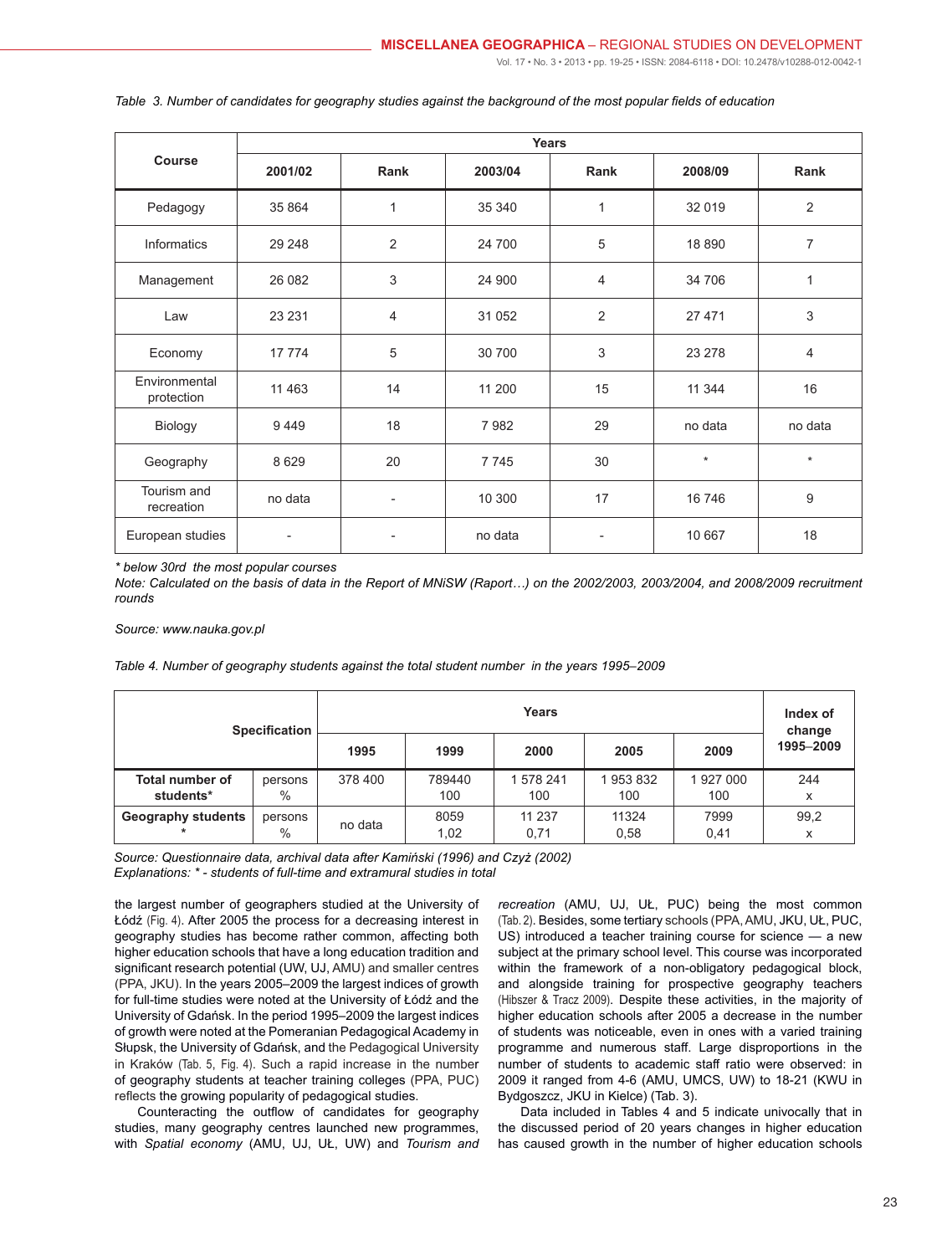<span id="page-6-1"></span>

*Fig. 4. Universities with the largest number of geography students in the years 1995 – 2009*

*Source: Questionnaire data, archival data after Kamiński (1996) and Czyż (2002), Polish Science Directory (2009)*

offering geography studies, yet it has also been proven that this discipline is not attractive for non-public schools of higher education. Geography studies still arouse a strong interest among young people, but data suggests that keeping the current student numbers will become increasingly difficult (Awramiuk-Godun & Mularczyk 2012, Tracz 2011, Wójtowicz & Tracz 2011).

# **Conclusions**

The development and popularity of geography studies after 1989 were largely influenced by several factors: political and social transformations, demographical changes, educational aspirations of young people, as well as the position of geography as a scientific discipline and its social perception, reflected in young people's interest in geography. The small number of higher education institutions offering geography studies shows that geography courses were not usually opened at non-public tertiary schools. The recently decreasing number of geography students also indicates the diminishing interest in these studies, especially at tertiary schools located in regions where a small number of pupils choose geography for their *Matura* examination, i.e. in the West-Pomeranian, Opole, Lower Silesian Voivodeship (Tracz, 2008).

<span id="page-6-0"></span>

|  |  |  |  | Table 5. Number of full-time geography students in the years 1995–2009 at public (university and academies) higher schools |  |  |  |
|--|--|--|--|----------------------------------------------------------------------------------------------------------------------------|--|--|--|
|--|--|--|--|----------------------------------------------------------------------------------------------------------------------------|--|--|--|

|                                                       |                          | <b>Number of persons</b> |      |                |                           | Change in number          |
|-------------------------------------------------------|--------------------------|--------------------------|------|----------------|---------------------------|---------------------------|
| Name of higher school                                 | 1995                     | 2000                     | 2005 | 2009           | 1995-2009<br>$(1995=100)$ | 2005-2009<br>$(2005=100)$ |
| Pomerania Pedagogical Academy in Słupsk<br>(PPA)      | 189                      | 472                      | 467  | 454            | 240                       | 97                        |
| University of Gdańsk (UG)                             | 301                      | 426                      | 590  | 623            | 206                       | 63                        |
| Adam Mickiewicz University in Poznan (AMU)            | 777                      | 451                      | 414  | 264            | 34                        | 64                        |
| Jan Kochanowski University in Kielce (JKU)            | 454                      | 482                      | 548  | 491            | 108                       | 90                        |
| Jagiellonian Univeristy (UJ)                          | 367                      | 453                      | 452  | 398            | 108                       | 86                        |
| Kazimierz Wielki University in Bydgoszcz<br>(KWU)     | $\overline{\phantom{a}}$ | $\overline{\phantom{a}}$ | 332  | 295            | $\overline{\phantom{a}}$  | 88,8                      |
| University of Łódź (UŁ)                               | 570                      | 671                      | 597  | 661            | 115                       | 111                       |
| Maria Curie Skłodowska University in Lublin<br>(UMCS) | 406                      | 408                      | 434  | 360            | 90                        | 83                        |
| Nicolas Copernicus University in Toruń (NCU)          | 411                      | 567                      | 548  | 481            | 117                       | 88                        |
| <b>Pedagogical University of Cracow (PUC)</b>         | 295                      | 277                      | 537  | 495            | 168                       | 92                        |
| <b>University of Silesia (US)</b>                     | 393                      | 539                      | 502  | 461            | 118                       | 92                        |
| University of Warsaw (UW)                             | 443                      | 562                      | 577  | 480            | 108                       | 83                        |
| University of Wrocław (UWr)                           | 386                      | 373                      | 456  | 484            | 125                       | 106                       |
| University of Szczecin (USz)                          | 177                      | 189                      | 209  | $\overline{a}$ | $\overline{a}$            | $\overline{\phantom{a}}$  |
| In Total                                              | 5169                     | 5569                     | 6663 | 5947           | 115                       | 89,2                      |

*Source: Questionnaire data, archival data after Kamiński (1996) and Czyż (2002), Polish Science Directory (2009)*